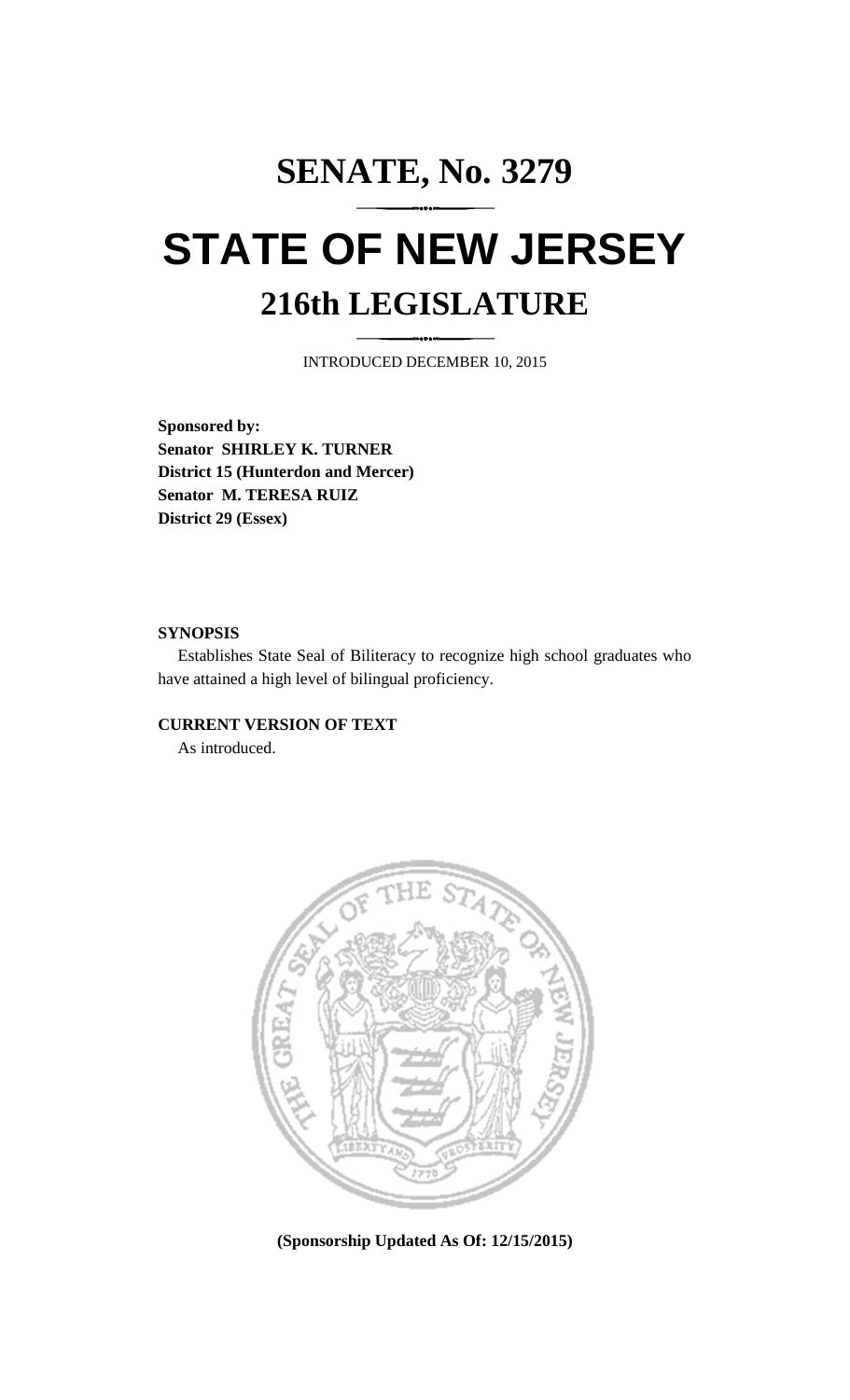| $\mathbf{1}$   | AN ACT establishing the State Seal of Biliteracy and supplementing         |
|----------------|----------------------------------------------------------------------------|
| $\overline{2}$ | chapter 7C of Title 18A of the New Jersey Statutes.                        |
| 3              |                                                                            |
| $\overline{4}$ | <b>BE IT ENACTED</b> by the Senate and General Assembly of the State       |
| 5              | of New Jersey:                                                             |
| 6              |                                                                            |
| 7              | The Legislature finds and declares that:<br>1.                             |
| 8              | It is the intent of the Legislature to encourage excellence for<br>a.      |
| 9              | all students, and the Legislature wishes to publicly recognize             |
| 10             | students for exemplary achievements in academic studies;                   |
| 11             | The study of world languages in elementary and secondary<br>b.             |
| 12             | schools should be encouraged because it contributes to a student's         |
| 13             | cognitive development and to the national economy and security;            |
| 14             | Proficiency in multiple languages is critical in enabling New<br>$c_{\rm}$ |
| 15             | Jersey to participate more effectively in the current global political,    |
| 16             | social, and economic context, and in expanding trade with other            |
| 17             | countries;                                                                 |
| 18             | The demand for employees to be fluent in more than one<br>d.               |
| 19             | language is increasing in New Jersey and throughout the world;             |
| 20             | The benefits to employers in having staff fluent in more than<br>e.        |
| 21             | one language are clear: access to expanding markets, allowing              |
| 22             | business owners to better serve their customers' needs, and the            |
| 23             | sparking of new marketing ideas that better target a particular            |
| 24             | audience and open a channel of communication with customers; and           |
| 25             | It is the intent of the Legislature to promote linguistic<br>f.            |
| 26             | proficiency and cultural literacy in one or more world languages in        |
| 27             | addition to English and to provide recognition of the attainment of        |
| 28             | those needed and important skills through the establishment of the         |
| 29             | State Seal of Biliteracy. The State Seal of Biliteracy would be            |
| 30             | affixed on the high school transcripts of graduating students              |
| 31             | attaining proficiency in one or more world languages in addition to        |
| 32             | English.                                                                   |
| 33             |                                                                            |
| 34             | The State Seal of Biliteracy is established to recognize high<br>2.        |
| 35             | school graduates who have attained a high level of proficiency in          |
| 36             | speaking, reading, and writing in one or more world languages in           |
| 37             | addition to English. The State Seal of Biliteracy shall be awarded         |

 addition to English. The State Seal of Biliteracy shall be awarded by the local board of education to graduating high school seniors who meet the criteria established by the State Board of Education pursuant to subsection a. of section 3 of this act. School district participation in this program is voluntary.

The purposes of the State Seal of Biliteracy are as follows:

a. To encourage students to study languages;

- b. To certify attainment of biliteracy;
- c. To provide employers with a method of identifying people with language and biliteracy skills;
- d. To provide universities with a method to recognize and award academic credit to applicants seeking admission;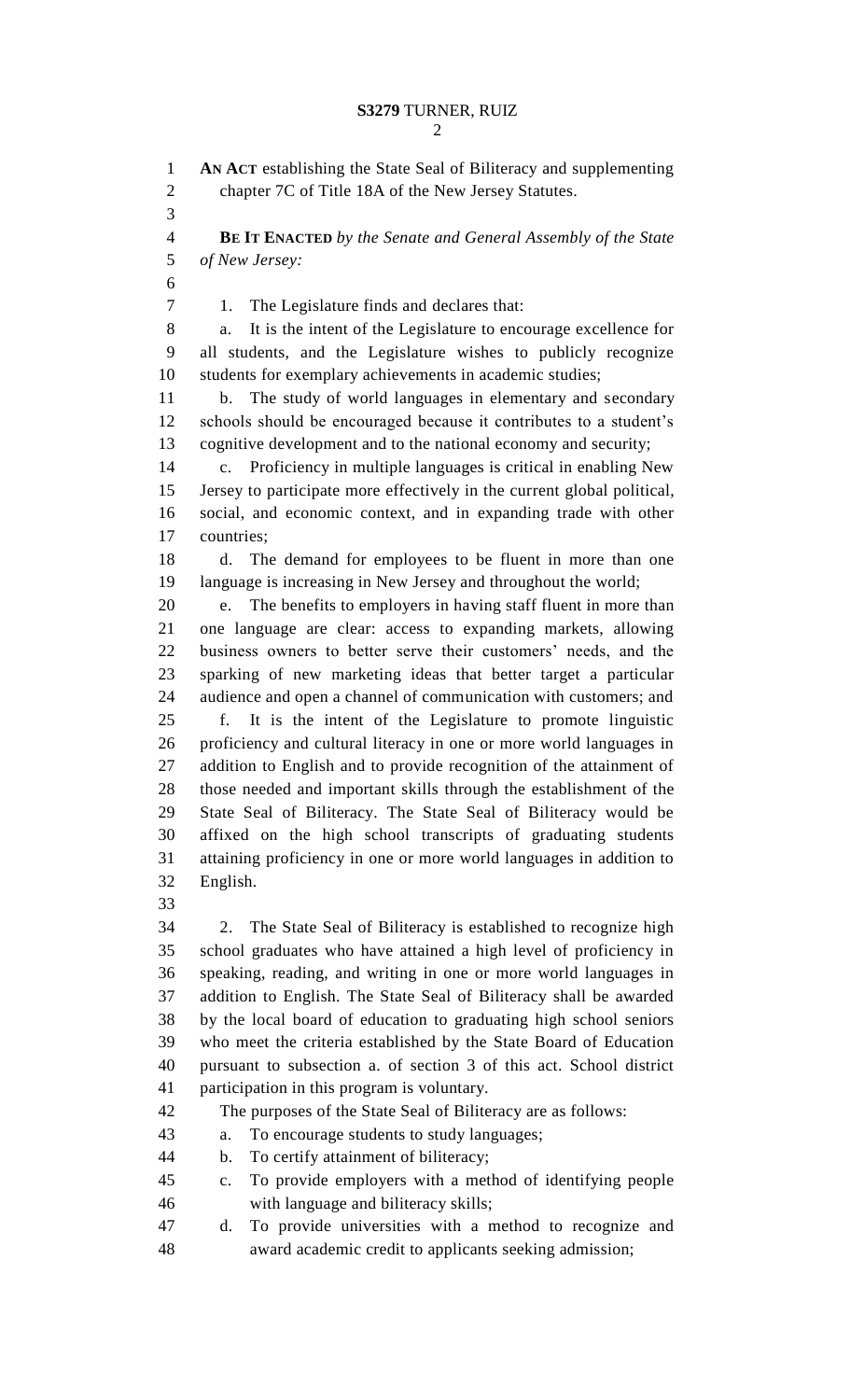f. To recognize and promote foreign language instruction in

e. To prepare students with 21st century skills;

 diversity, and honor the multiple cultures and languages of a community. 3. a. The State Board of Education shall promulgate rules pursuant to the "Administrative Procedure Act," P.L.1968, c.410 (C.52:14B-1 et seq.), establishing criteria for the award of a State Seal of Biliteracy. The criteria shall require a student to demonstrate proficiency in English by meeting State high school graduation requirements in English, including through State assessments and credits, and proficiency in one or more world languages other than English. The criteria shall permit a student to demonstrate proficiency in a world language other than English through multiple methods, including nationally or internationally recognized language proficiency tests. For the purposes of this section, a world language other than English shall also include American Sign Language and Native American languages. b. The Commissioner of Education shall prepare and deliver to participating school districts a certificate to be awarded to the

 student and an appropriate insignia to be affixed to the transcript of the student indicating that the student has been awarded the State Seal of Biliteracy. The commissioner shall also provide any information the commissioner deems necessary for a school district to successfully participate in the program. c. A school district that participates in the program under this

 section shall maintain appropriate records in order to identify students who have earned the State Seal of Biliteracy, and shall award the certificate and affix the appropriate insignia to a qualifying student's transcript.

 d. A school district that participates in the program may pay the costs of the program or may charge a fee to students who participate to cover the costs.

 4. The commissioner shall submit a report to the Governor, and the Legislature pursuant to section 2 of P.L.1991, c.164 (C.52:14- 19.1), by September 1 of each school year that includes the number of students awarded the State Seal of Biliteracy in the previous school year, the languages in which those students attained proficiency, and the methods used by students to demonstrate proficiency for the State Seal of Biliteracy.

 5. This act shall take effect immediately and shall first apply to the 2015-2016 school year.

 public schools; and g. To strengthen intergroup relationships, affirm the value of